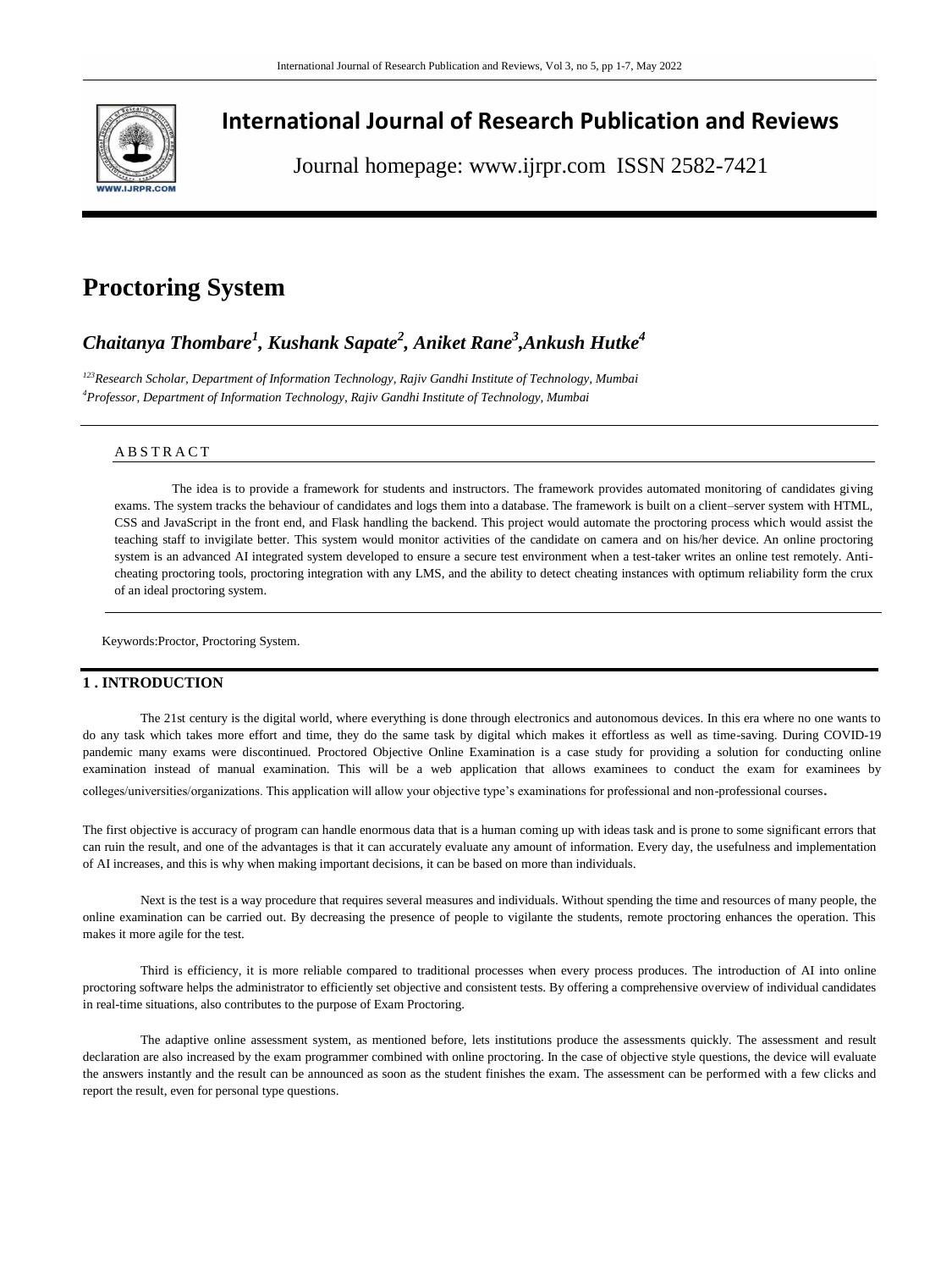# **2. LITERATURE REVIEW**

The current online examination system is good for conducting the online examination, but it has many limitations and issues like platform-dependent, tracking of examinees' activity, preventing and monitoring unfair means activity, affordable hardware, and security issues. So we are trying to solve the problem as we wish to provide a complete platform-independent environment, with secure and well managed remote proctored online examination, where both, institute and examinee will satisfy and comfort to appear in the exam.

Providing a secure, well managed online examination platform is a big challenge for us. We have tried to find and solve such kinds of problems and external activities which act as unfair means by the examinee. There are many challenges which will be faced while appearing or preparing for the online exams.

### **Existing Research Papers**

This paper introduces a new approach for exam proctoring using a 360-degree security camera [5]. Mainly, online exams' security is a major concern. Thus, a delivery tool must not only ensure the identity of a test-taker but also the overall test integrity. In this paper, the usage of the 360-degree security camera over the traditional webcam was investigated in order to enhance the exam security and to minimize the stressful restrictions.

A 360-degree camera is also a very good implementation since it can also monitor things beyond the existing webcam visions. This way, candidates can be monitored better. But a 360-degree camera is not feasible for everyone to buy, hence be a good solution in current times

The DLIB is a library in C++ which has various machine learning algorithms. Two of which are Predictor 5 and Predictor 68. These models help to detect 5 and 68 facial landmarks respectively. Using these landmarks and OpenCV's SOLVEPNP methods, an angle can be estimated of the object surface with respect to the screen. This method was useful in determining head pose, but there was no web implementation in JavaScript, which we needed. The FSA-Net is a neural network that uses regression and feature aggregation. The model is built in TensorFlow and Keras and could be used in JavaScript by converting the model to TensorFlow for JavaScript format and using it.

Media Pipe [3] Face Mesh [4] is a neural network to approximate a 3D mesh representation of a human face from single camera input for AR applications. The relatively dense mesh model of 468 vertices is well-suited for face-based AR effects. This model is helpful for 3D representation of faces and determining the angle of face with respect to the screen. The process is to access the coordinates of certain landmarks and do certain trigonometric calculations to determine head angle.

Media Pipe is a simpler approach which is a ready to use model also available in JavaScript. Media Pipe. Media Pipe detects 468 landmarks on a 3D space, and some trigonometric operation on some of those coordinates will help to determine head pose. Media Pipe is chosen for head pose estimation for its ease of use.

## **3. PROPOSED SYSTEM**

## **System Architecture**



#### Fig 3.1 System architecture of Proctoring System

Web framework is a software framework that is designed to support the development of web applications including web services, web resources, and web APIs. Web frameworks provide a standard way to build and deploy web applications. Web frameworks aim to automate the overhead associated with common activities performed in web development. Web Framework in this project helps to send web pages to browsers, receiving data sent by web pages and logging that data into the database.

**Browser** is a software application that loads web pages. Here, it acts as an interface between the user and the proctoring model. The web pages received by the browser are designed to collect data which is the actions like looking away, missing form camera, or shifting tabs. This is basically done by sending the images collected be web page to proctoring model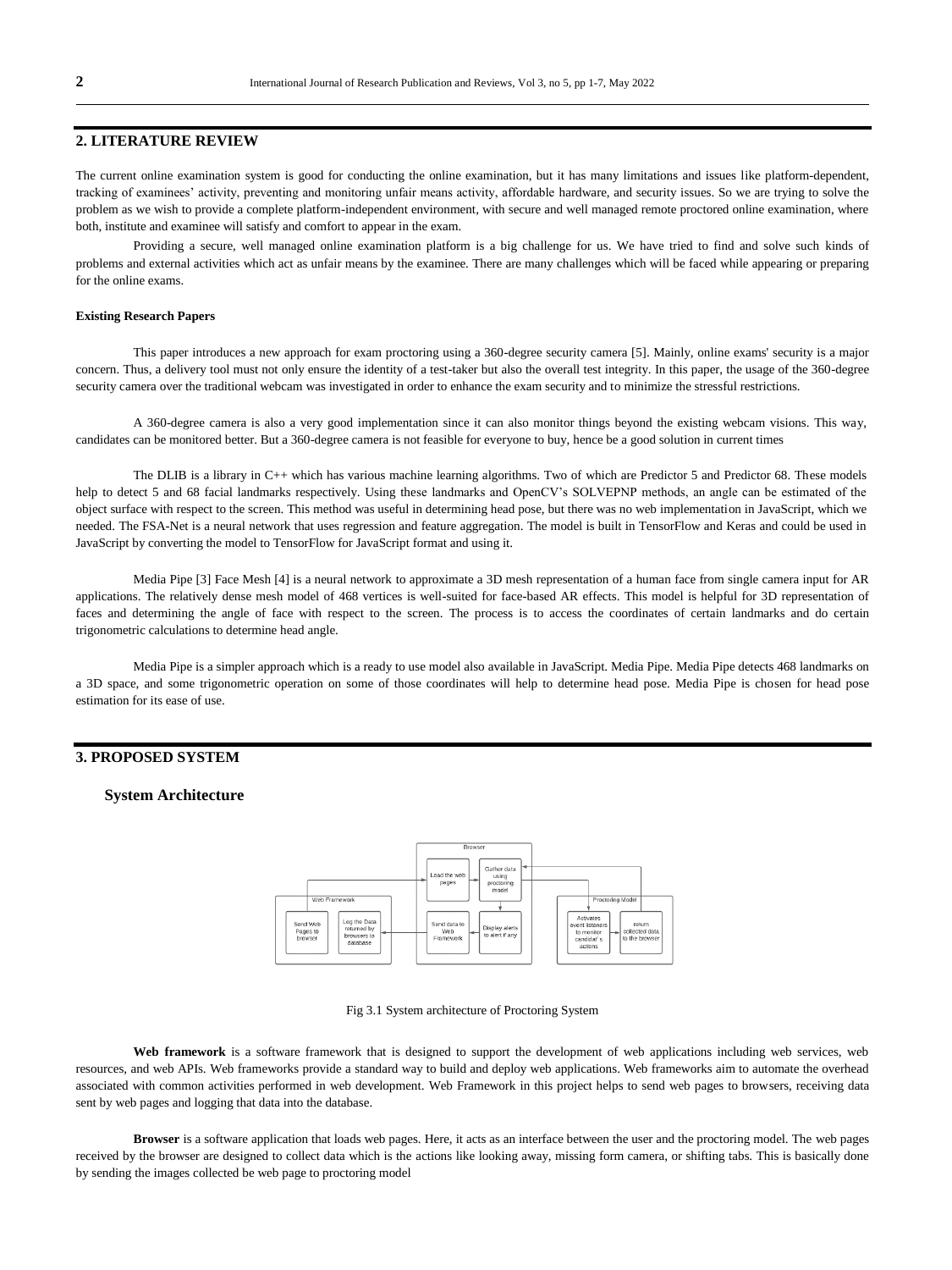Proctoring Model is the program that receives images and tells whether the candidate is looking away or not, or the candidate is missing from the camera. This is done by Media Pipe's Face Mesh module to detect head pose and returns this data to the flask server

# Flowcharts



Fig 3.2Flowchart of head pose estimation model.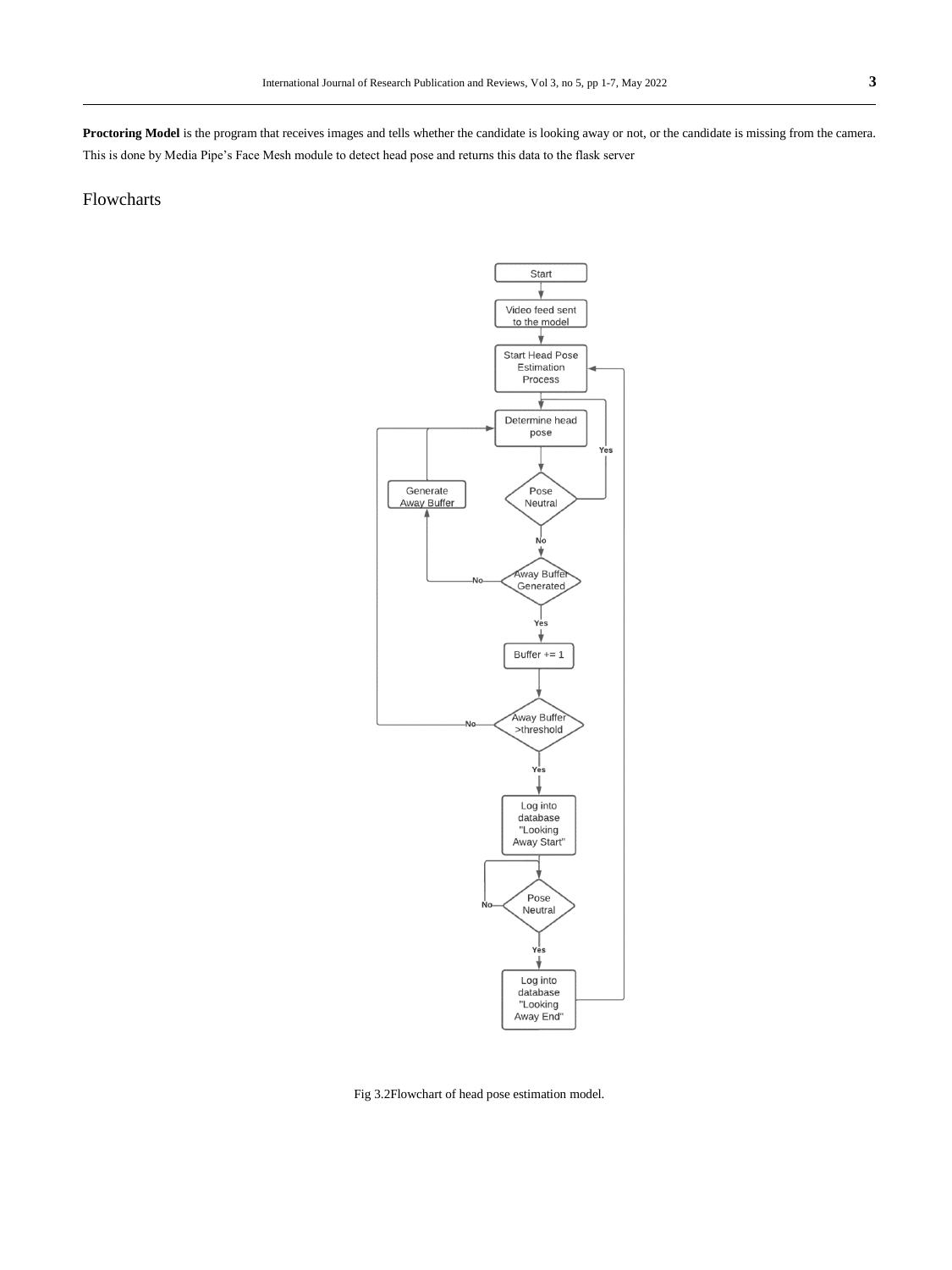The System does not directly log in the database once suspicious activity is observed. It generates a buffer of 1000 Ms i.e. it waits for 1 second and then logs into the database. Once candidates' behaviour is normal, it is also logged into the database, with timestamp logging the behaviour and time of each candidate.

| Deverts Course<br>Application<br>$C = 1044$<br>$62 - 1$<br><b>Value</b><br>Key<br>toker<br><b>NUMBOO MONETARY</b><br>10 Year Pacific MY OF<br><b>B. Holly Aventure Way</b> |
|----------------------------------------------------------------------------------------------------------------------------------------------------------------------------|
|                                                                                                                                                                            |
|                                                                                                                                                                            |
|                                                                                                                                                                            |
|                                                                                                                                                                            |
|                                                                                                                                                                            |
|                                                                                                                                                                            |
|                                                                                                                                                                            |
|                                                                                                                                                                            |
|                                                                                                                                                                            |
|                                                                                                                                                                            |
|                                                                                                                                                                            |
|                                                                                                                                                                            |
| Select a value to preview                                                                                                                                                  |
|                                                                                                                                                                            |
|                                                                                                                                                                            |
|                                                                                                                                                                            |
| Coucle Source: Ferturnance Memory                                                                                                                                          |
|                                                                                                                                                                            |
| Select profiling type                                                                                                                                                      |
| <b>R</b> Linke snapshre                                                                                                                                                    |
| How exambled profiles show manage distribution<br>concerts your gager's investment planning and entailed                                                                   |
| DOM ricelled                                                                                                                                                               |
| The basis in a market when it seems                                                                                                                                        |
| Alling afforts instrumentations can taxwitne                                                                                                                               |
|                                                                                                                                                                            |
|                                                                                                                                                                            |

Fig 3.3 Homepage

The image above shows the immediate exam screen after entering roll number. This page has a hovering window that shows the camera feed. A token is stored in the local storage (as seen on the right side of the image) of this website in the browser. Hence this browser cannot be used again for exam due to the token.





All the data is fetched into the MYSQL database where we store all the actions projected on the camera. These actions include looking away from the screen, being away from the screen, changing tabs, neutral (i.e. not doing anything suspicious) with the timestamp.

| $\alpha$<br>-                    | <b>Suit No.</b> |                | <b>Drawing</b>                                                                                                     |                   |
|----------------------------------|-----------------|----------------|--------------------------------------------------------------------------------------------------------------------|-------------------|
| $\alpha$<br>$20 - 10$            | ٠               |                | ÷                                                                                                                  |                   |
| ٠                                |                 |                |                                                                                                                    |                   |
| <b>Bank</b>                      |                 | <b>Penator</b> | Senatorial contract                                                                                                |                   |
| --<br><b>Millers</b>             |                 |                | the first series<br>-                                                                                              |                   |
| Total                            |                 |                | ٠<br>$\frac{1}{2} \left( \frac{1}{2} \right) \left( \frac{1}{2} \right) \left( \frac{1}{2} \right)$<br>$-0.000000$ |                   |
| Business                         |                 |                | $\overline{a}$<br>٠                                                                                                |                   |
| telling at                       |                 |                | ٠<br><b>Contract</b><br><b>STATE</b>                                                                               |                   |
| ing host                         |                 |                | ٠<br>٠                                                                                                             |                   |
| <b>Sales</b>                     |                 |                | $\lambda$                                                                                                          |                   |
| Eagleston                        |                 |                | -                                                                                                                  | -                 |
| Window fee area                  |                 |                |                                                                                                                    |                   |
| <b>Dark Cult Boran</b><br>----   |                 |                |                                                                                                                    |                   |
| leading along                    |                 |                | <b>STATE</b>                                                                                                       |                   |
| looking does                     |                 |                |                                                                                                                    | <b>STATISTICS</b> |
| mining for.                      |                 |                |                                                                                                                    |                   |
| 10-2-year                        |                 | _____          | $\sim$<br><b>STARTED</b>                                                                                           |                   |
|                                  |                 | --             | $\sim$<br><b>STATISTICS</b>                                                                                        |                   |
| The part and most major services |                 |                |                                                                                                                    | ×                 |



This is a web page where all the logs from the MySQL database is fetched and mapped into an informative for analysis of the violations. It shows the frequency of the times someone tried to cheat in the examination and also provides a representation of data in the Spider graph for better understanding.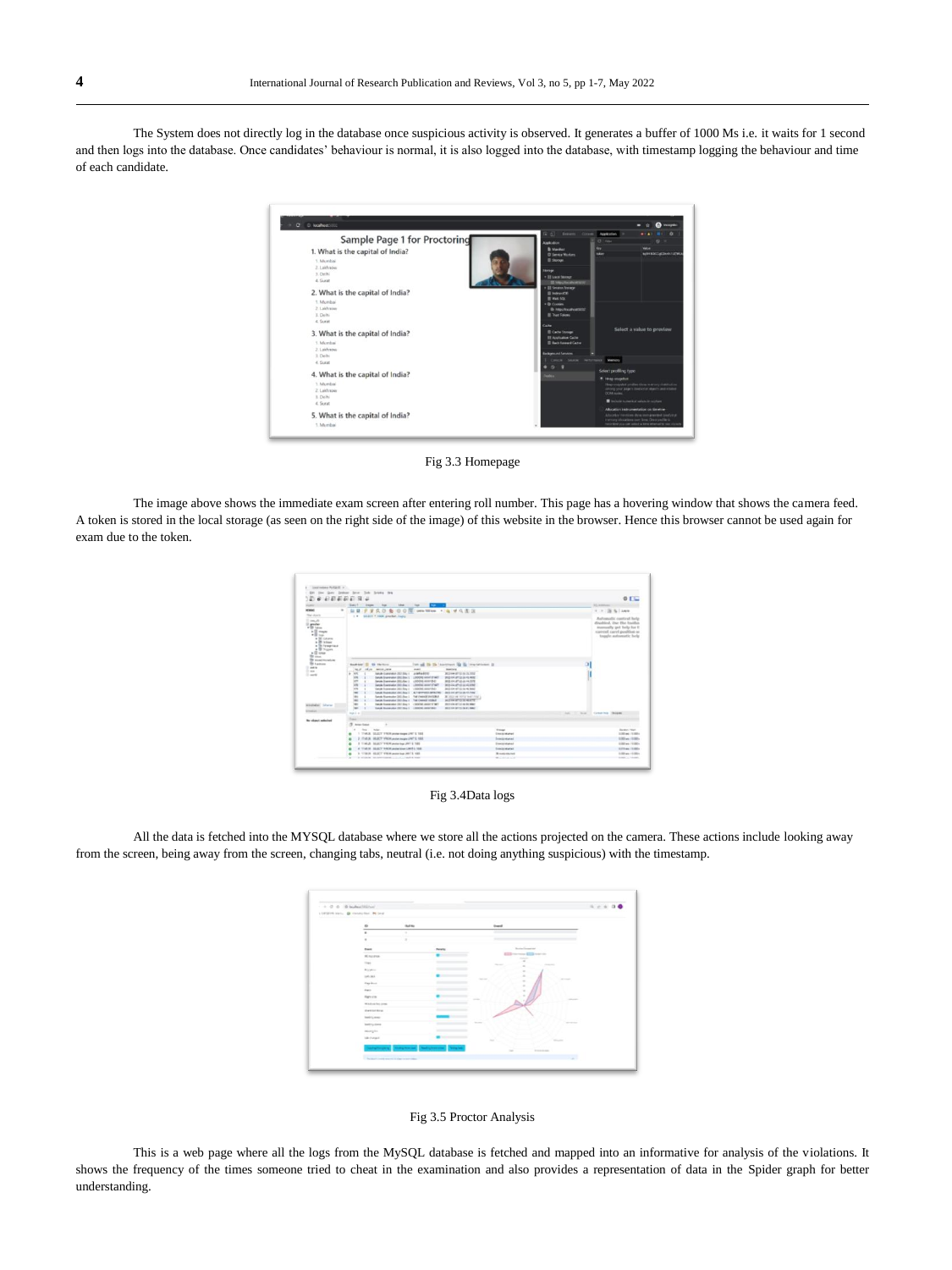## **Flask**

Flask is a micro web framework written in Python. It is classified as a microframework because it does not require particular tools or libraries. It has no database abstraction layer, form validation, or any other components where pre-existing third-party libraries provide common functions. However, Flask supports extensions that can add application features as if they were implemented in Flask itself. Extensions exist for object-relational mappers, form validation, upload handling, various open authentication technologies and several common framework related tools.

In this project, one way to use flask server was to use flask server for prediction. In this, the server would send webpages. When web pages would have test data and would collect the user data that is camera feed and event listeners, and send this data to the server. The server would make predictions on image and log data as necessary. Also return warnings if found to the browser pages so that they would show it to users. The drawback of this process is that it would take a long time to move data up and down from server and webpages now and then. It would also have a lot of data collected and be processed by one device for a lot of students. In short, it would be a very inefficient and slow and cost a lot of processing to the server computer

Instead, what we do is make the predictions at web page level. The predictions are done be the JavaScript part of the front-end. The JS would use Media Pipe model to estimate head pose and send data as required. This would reduce the amount of data send back and forth from web pages to server by a huge factor in comparison to previous method. Next, it would also reduce a lot of loads of processing on the server as every device giving exam would do the processing. Hence in comparison to the previous method, this would be overall efficient and faster.

### **Browser**

**A web browser (commonly referred to as a browser) is application software for displaying web pages. When a user requests a web page from a particular website, the web browser retrieves the necessary content from a web server and then displays the page on the user's device. Web browsers commonly include an address bar or search bar, the ability to open multiple web pages in different tabs, and other user interface features for navigating the web. In this project, browsers would load and display web pages sent to them by Flask.** 

#### **Front-End**

The structure of web pages as done via HTML. HTML or Hyper Text Markup Language is a markup language, meaning it is a script that defines the structure of the document to be displayed. HTML decides what are the parts of document or web page and where should they be. An HTML page looks very bland. Without any colour and designs. To add some colours, designs and animations, CSS is used. CSS is Cascading Style Sheets that allows us to design the elements of HTML. The proctoring part in the web page is defined in the JavaScript. JavaScript serves a lot of functions. Firstly, are event listeners which detects keys pressed by the user. The event listeners is an inbuilt function in JavaScript which takes the event to listen for, and a second argument to be called to be called whenever the described event gets fired. Any number of event handlers can be added to a single element without overwriting existing event handler. Next, we load the Media Pipe Face Mesh Model using which we get an estimation of head angle. Lastly, we create a whole procedure as to what is to be done when certain things are detected, e.g., if a candidate looks away from screen, it should alert him/her and log this into the database. So once candidate's login for an exam using their roll number, a unique token is generated by the model and is stored in the local storage of the browser. So now, even if the candidate logs in with another roll number, he/she will not be allowed to appear for the exam since a token is stored on that device.

#### **Media Pipe**

**Media Pipe is a framework for building multimodal (e.g., video, audio, any time series data), cross platform (i.e., Android, iOS, web, edge devices) applied ML pipelines. With Media Pipe, a perception pipeline can be built as a graph of modular components, including, for instance, inference models (e.g., TensorFlow, Tillite) and media processing functions. Media Pipe offers customizable solutions to certain problems like Face Detection, Face Mesh, Objectron, etc which are easily customisable and in ready to use state. We have used Face Mesh, which is a Face Landmark Detection Model. Face Mesh detects 468 points on the face in X, Y and Z axes, which are relative to image dimensions. Face Mesh Model of Media Pipe helps us to determine the proportional angle of face relative to the screen.**

For training, we rely on a globally sourced dataset of around 30K in-the-wild mobile camera photos taken from a wide variety of sensors in changing lighting conditions. During training, we further augment the dataset with standard cropping and image processing primitives, and also a few specialized ones: modelling camera sensor noise and applying a randomized non-linear parametric transformation to the image intensity histogram

Media Pipe has adopted the policy that the x- and y-coordinates of the vertices correspond to the point locations in the 2D plane as given by the image pixel coordinates. The z-coordinates are interpreted as the depth relative to a reference plane passing through the mesh's centre of mass. They are re-scaled so that a fixed aspect ratio is maintained between the span of x-coordinates and the span of z-coordinates, i.e. a face that is scaled to half its size has its depth range (nearest to farthest) scaled down by the same multiplier.

# **4.Result**

Automation is the inevitable need for humanity to prosper. The main objective of automation in today's world is to do all those uncreative tasks that require human cognition for decisioning. This negative side perceived of this argument is that it would render a lot of people unemployed. But the longterm vision suggests that it would release a lot of people doing any uncreative tasks and allow them to do something that really matters more and generates more revenue.This proctoring system is an attempt to automate the invigilation part of tests. We start with browser pages that are an interface for candidates. These browser pages are where the student give exam and our model collects the data on behaviour (images) of each candidate. This data is processed to extract information (looking away from screen, missing the test) and log that into the database.Due to certain constraints, we cannot make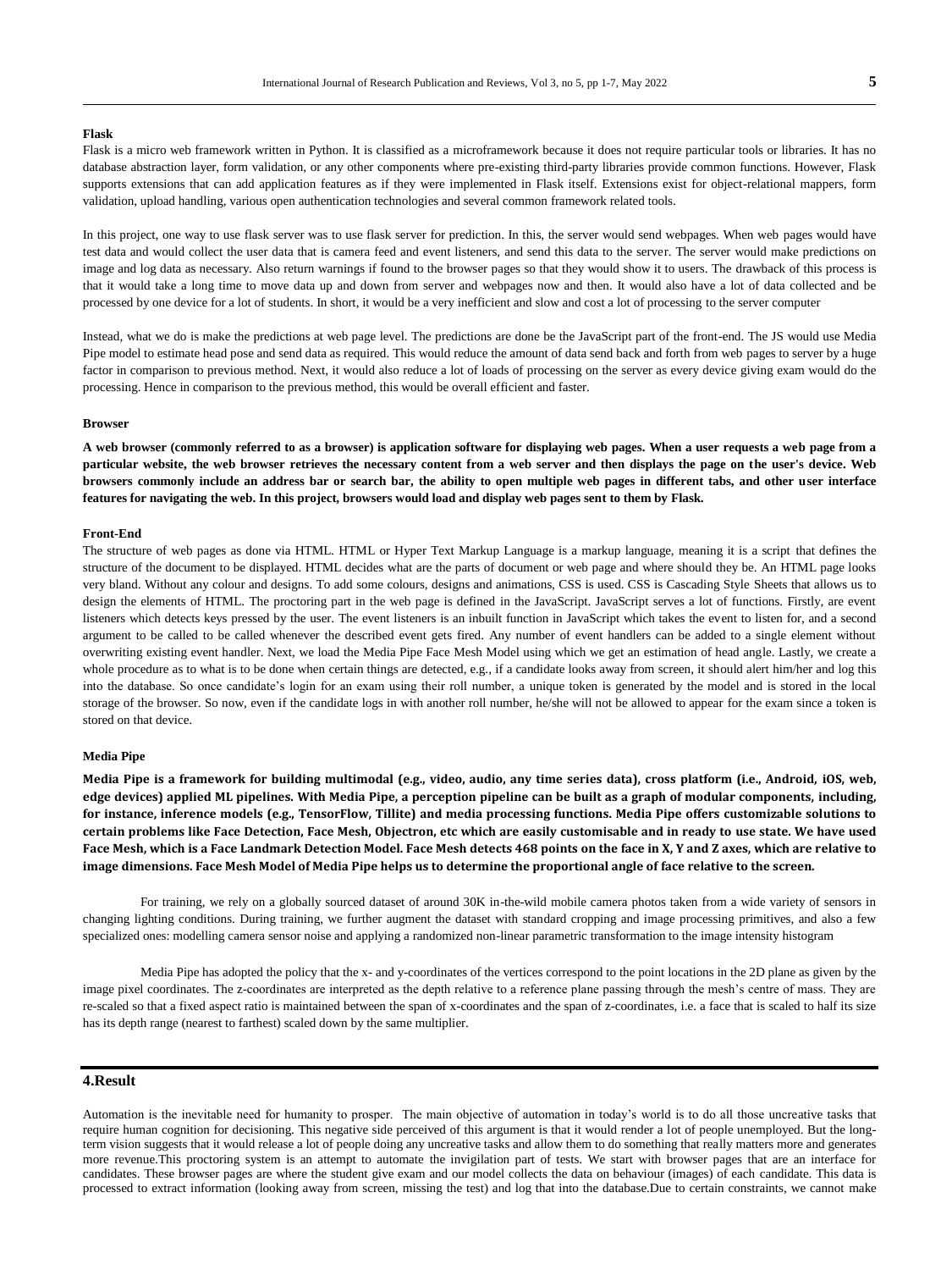| Proctors  |     |     | Network Bandwidth recommended (mbps) Latency per request (ms) Performance metric in comparison to human audit |
|-----------|-----|-----|---------------------------------------------------------------------------------------------------------------|
| ProctorU  | 3.5 | 247 | 86                                                                                                            |
| Respondus |     | 563 | 70                                                                                                            |
| ProctorIO |     | 492 | 75                                                                                                            |
| Ours      |     | 76  | 92                                                                                                            |

this a full proof system as our model can only work on camera images and cannot see beyond the vision of camera. But still, it will work pretty good on the images it can get.

Network Bandwidth recommended (mbps) vs. Proctors





Fig 4.1 Network Bandwidth recommendation







Fig 4.3 Performance metric in comparison to human audit

# **5.Conclusion**

The whole model is managed by Flask. Starting from sending web pages to the client browser. These web pages are an interface for candidates to give their exam and allow the proctoring system to monitor the student behaviour on camera and on browser (changing tabs and keys pressed). The detected